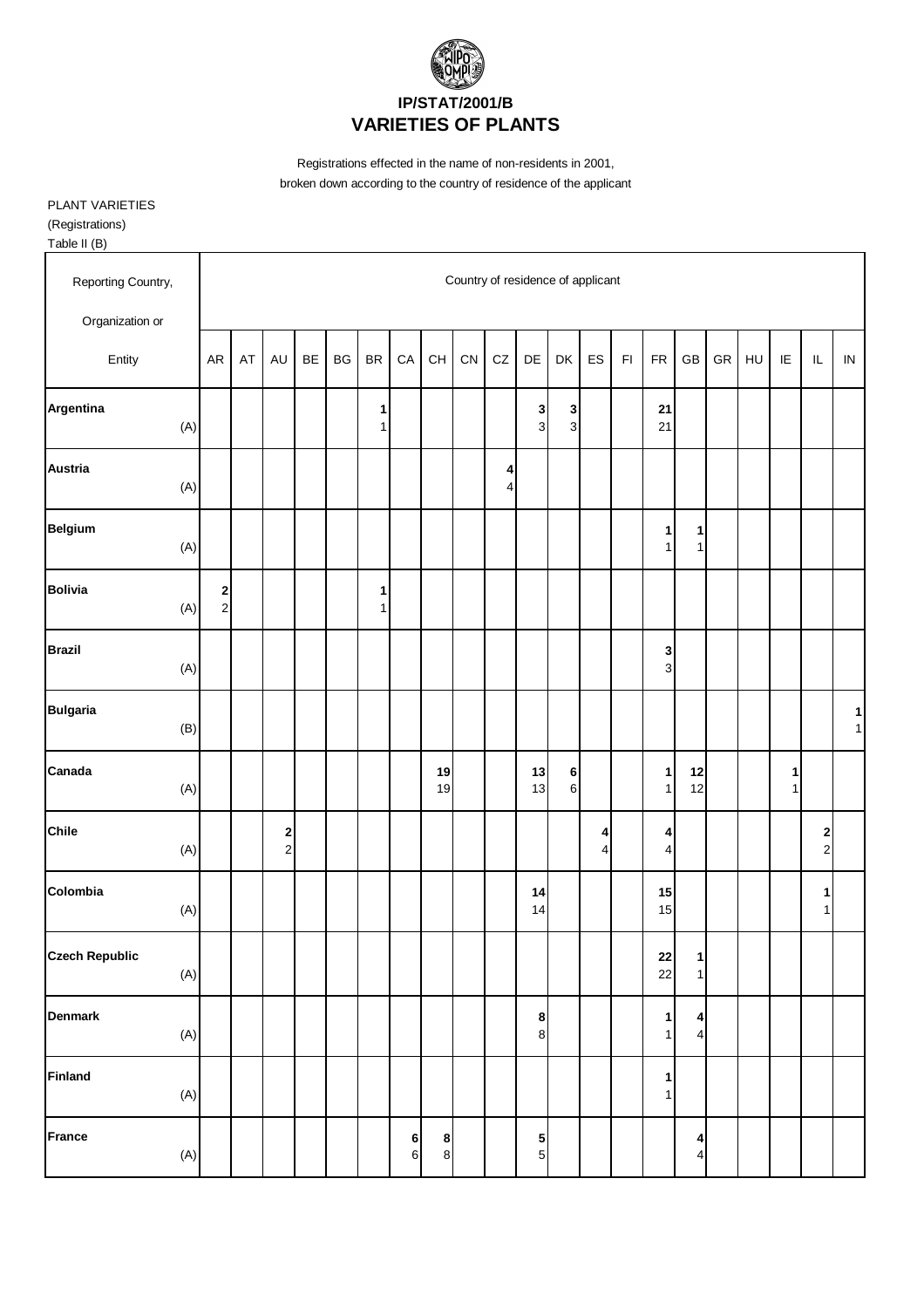

Enregistrements effectués au nom de non-résidents en 2001, répartis selon le pays de résidence du déposant

> OBTENTIONS VÉGÉTALES (Enregistrements)

| Tableau II (B)                                            |                                                    |                     |                   |                              |           |                              |                   |           |           |    |    |                   |                              |                  |                   |    |                        |        |          |                   |
|-----------------------------------------------------------|----------------------------------------------------|---------------------|-------------------|------------------------------|-----------|------------------------------|-------------------|-----------|-----------|----|----|-------------------|------------------------------|------------------|-------------------|----|------------------------|--------|----------|-------------------|
| Pays de résidence du déposant<br>Pays,<br>Organisation ou |                                                    |                     |                   |                              |           |                              |                   |           |           |    |    |                   |                              |                  |                   |    |                        |        |          |                   |
| Entité                                                    | <b>TOTAL</b>                                       | Others<br>Autres    | ZA                | US                           | <b>TR</b> | SK                           | <b>SE</b>         | <b>RU</b> | <b>RO</b> | PT | PL | <b>NZ</b>         | <b>NO</b>                    | <b>NL</b>        | <b>MX</b>         | LU | $\mathsf{L}\mathsf{I}$ | KR     | JP       | $\sf IT$          |
| Argentine                                                 | 75<br>75 (A)                                       | 4<br>$\overline{4}$ | 1<br>$\mathbf{1}$ | 29<br>29                     |           |                              |                   |           |           |    |    | 3<br>$\mathbf{3}$ |                              | 6<br>$\mathbf 6$ |                   |    |                        | 1<br>1 |          | 3<br>$\mathbf{3}$ |
| <b>Autriche</b><br>4(A)                                   | 4                                                  |                     |                   |                              |           |                              |                   |           |           |    |    |                   |                              |                  |                   |    |                        |        |          |                   |
| <b>Belgique</b><br>4(A)                                   | 4                                                  |                     |                   |                              |           |                              |                   |           |           |    |    |                   |                              | $\frac{2}{2}$    |                   |    |                        |        |          |                   |
| <b>Bolivie</b><br>4(A)                                    | 4                                                  |                     |                   | 1<br>$\mathbf{1}$            |           |                              |                   |           |           |    |    |                   |                              |                  |                   |    |                        |        |          |                   |
| <b>Brésil</b><br>6(A)                                     | 6                                                  |                     |                   | 1<br>$\mathbf{1}$            |           |                              |                   |           |           |    |    | 1<br>$\mathbf{1}$ |                              |                  |                   |    |                        |        |          | 1<br>$\mathbf{1}$ |
| <b>Bulgarie</b><br>3(B)                                   | $\mathbf 3$                                        |                     |                   | $\frac{2}{2}$                |           |                              |                   |           |           |    |    |                   |                              |                  |                   |    |                        |        |          |                   |
| Canada                                                    | 182<br>182 $(A)$                                   |                     |                   | 85<br>85                     |           |                              | 1<br>$\mathbf{1}$ |           |           |    |    | 1<br>$\mathbf{1}$ |                              | 11<br>11         |                   |    |                        |        | 32<br>32 |                   |
| Chili                                                     | 49<br>49 (A)                                       |                     | 1<br>$\mathbf{1}$ | 8<br>8                       |           |                              |                   |           |           |    |    | 6<br>$\,6$        |                              | $21$<br>21       | 1<br>$\mathbf{1}$ |    |                        |        |          |                   |
| Colombie                                                  | 51<br>51 $(A)$                                     |                     |                   | 3<br>$\overline{3}$          |           |                              |                   |           |           |    |    |                   |                              | 18<br>18         |                   |    |                        |        |          |                   |
| République<br>tchèque                                     | 40<br>40 <sub>(A)</sub>                            |                     |                   | 13<br>13                     |           | $\mathbf{3}$<br>$\mathbf{3}$ |                   |           |           |    |    |                   |                              | 1<br>1           |                   |    |                        |        |          |                   |
| <b>Danemark</b>                                           | 16<br>16(A)                                        |                     |                   |                              |           |                              | 3<br>$\mathbf{3}$ |           |           |    |    |                   |                              |                  |                   |    |                        |        |          |                   |
| Finlande<br>$\begin{bmatrix} 5 \\ 5 \\ (A) \end{bmatrix}$ |                                                    | $\mathbf{1}$<br>1   |                   |                              |           |                              | $\mathbf{1}$<br>1 |           |           |    |    |                   | $\mathbf{1}$<br>$\mathbf{1}$ | 1<br>$1\vert$    |                   |    |                        |        |          |                   |
| France                                                    | $\begin{array}{c c} 46 & 46 \\ 46 & 4 \end{array}$ |                     |                   | 4<br>$\overline{\mathbf{4}}$ |           |                              |                   |           |           |    |    | $\mathbf{1}$<br>1 |                              | $\frac{7}{7}$    |                   |    |                        |        |          | 11<br>$11$        |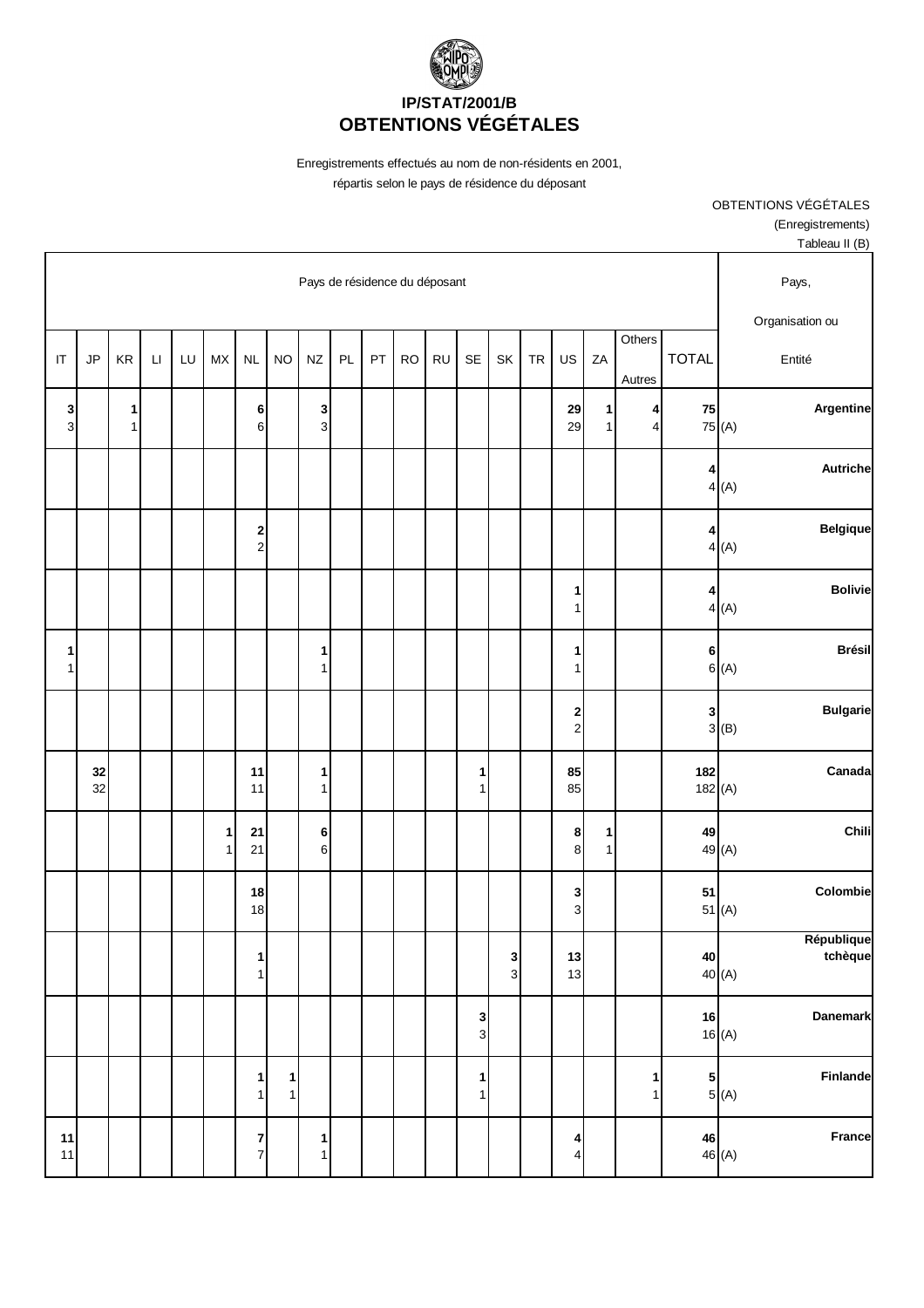

Registrations effected in the name of non-residents in 2001, broken down according to the country of residence of the applicant

PLANT VARIETIES (Registrations)

Table II (B)

| Reporting Country,           |    |                   |                     |                   |    |                                    |    |                                        | Country of residence of applicant |                              |                                |                          |                   |                                       |                     |          |            |        |                        |                   |            |
|------------------------------|----|-------------------|---------------------|-------------------|----|------------------------------------|----|----------------------------------------|-----------------------------------|------------------------------|--------------------------------|--------------------------|-------------------|---------------------------------------|---------------------|----------|------------|--------|------------------------|-------------------|------------|
| Organization or              |    |                   |                     |                   |    |                                    |    |                                        |                                   |                              |                                |                          |                   |                                       |                     |          |            |        |                        |                   |            |
| Entity                       | AR | AT                | <b>AU</b>           | BE                | BG | $\mathsf{BR}$                      | CA | CH                                     | ${\sf CN}$                        | CZ                           | $\mathsf{DE}% _{T}$            | DK                       | ES                | F1                                    | ${\sf FR}$          | GB       | ${\sf GR}$ | HU     | $\mathsf{I}\mathsf{E}$ | $\sf IL$          | ${\sf IN}$ |
| Germany<br>(A)               |    |                   |                     | 1<br>$\mathbf{1}$ |    |                                    |    |                                        |                                   |                              |                                |                          |                   |                                       | 6<br>6              |          |            | 1<br>1 |                        | 4<br>4            |            |
| Hungary<br>(B)               |    |                   |                     |                   |    |                                    |    | 1<br>1                                 |                                   | 1<br>1                       | $\mathbf{z}$<br>$\overline{7}$ |                          |                   |                                       | 19<br>19            |          |            |        |                        |                   |            |
| Ireland<br>(A)               |    |                   |                     |                   |    |                                    |    |                                        |                                   |                              |                                |                          |                   |                                       |                     | 1<br>1   |            |        |                        |                   |            |
| Israel<br>(A)                |    |                   | 3<br>$\overline{3}$ |                   |    |                                    |    |                                        |                                   |                              | 33<br>33                       |                          |                   |                                       | 19<br>19            |          |            |        |                        |                   |            |
| Japan<br>(A)                 |    |                   | 3<br>$\overline{3}$ |                   |    |                                    |    |                                        |                                   |                              | 40<br>40                       | $13$<br>13               |                   |                                       | 1<br>$\mathbf{1}$   | 15<br>15 |            |        |                        | 22<br>22          |            |
| <b>Mexico</b><br>(A)         |    |                   |                     |                   |    |                                    |    |                                        |                                   |                              |                                |                          |                   |                                       | $13$<br>13          |          |            |        |                        |                   |            |
| <b>Netherlands</b><br>(A)    |    |                   |                     | 5<br>5            |    |                                    |    |                                        |                                   |                              | 15<br>15                       | 11<br>11                 | 1<br>$\mathbf{1}$ | $\begin{array}{c} 2 \\ 2 \end{array}$ | 7<br>$\overline{7}$ | 7<br>7   |            |        |                        | 1<br>1            |            |
| <b>New Zealand</b><br>(A)    |    |                   | 16<br>16            |                   |    |                                    |    |                                        |                                   |                              | 19<br>19                       | ${\bf 5}$<br>$\mathbf 5$ |                   |                                       | 1<br>$\mathbf{1}$   | 12<br>12 |            |        |                        | 1<br>$\mathbf{1}$ |            |
| Norway<br>(A)                |    |                   |                     |                   |    |                                    |    |                                        |                                   |                              | $\mathbf{2}$<br>$\mathbf{2}$   |                          |                   |                                       |                     |          |            |        |                        |                   |            |
| Paraguay<br>(A)              |    |                   |                     |                   |    | $\boldsymbol{4}$<br>$\overline{4}$ |    |                                        |                                   |                              |                                |                          |                   |                                       |                     |          |            |        |                        |                   |            |
| Poland<br>(A)                |    | 1<br>$\mathbf{1}$ |                     |                   |    |                                    |    | $\overline{\mathbf{c}}$<br>$\mathbf 2$ |                                   | $\mathbf{1}$<br>$\mathbf{1}$ | 78<br>78                       | 18<br>18                 |                   |                                       | 5<br>$\overline{5}$ | 9<br>9   |            |        |                        |                   |            |
| Russian<br>Federation<br>(A) |    |                   |                     | 1<br>$\mathbf{1}$ |    |                                    |    |                                        |                                   |                              | 3<br>$\mathbf{3}$              |                          |                   |                                       |                     |          |            |        |                        |                   |            |
| Slovenia<br>$(\mathsf{A})$   |    |                   |                     |                   |    |                                    |    |                                        |                                   |                              |                                |                          |                   |                                       |                     |          |            |        |                        |                   |            |
|                              |    |                   |                     |                   |    |                                    |    |                                        |                                   |                              |                                |                          |                   |                                       |                     |          |            |        |                        |                   |            |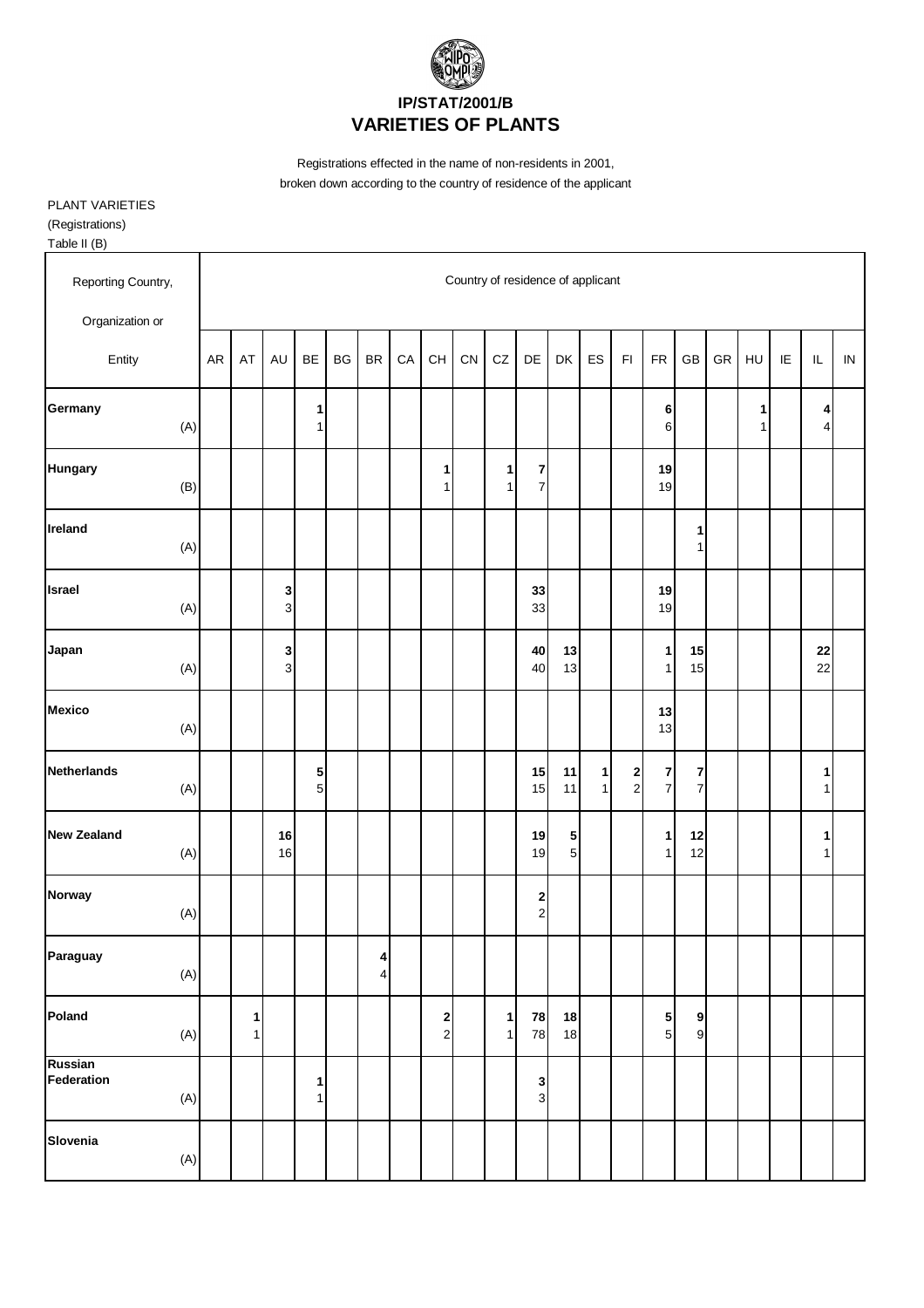

Enregistrements effectués au nom de non-résidents en 2001,

répartis selon le pays de résidence du déposant

OBTENTIONS VÉGÉTALES (Enregistrements)

| Tableau II (B)                                                                                                                                                                                                 |                         |     |                     |                                |          |  |  |                     |  |  |  |        |                                          |                                   |  |  |                                |                                    |
|----------------------------------------------------------------------------------------------------------------------------------------------------------------------------------------------------------------|-------------------------|-----|---------------------|--------------------------------|----------|--|--|---------------------|--|--|--|--------|------------------------------------------|-----------------------------------|--|--|--------------------------------|------------------------------------|
| Pays,                                                                                                                                                                                                          |                         |     |                     |                                |          |  |  |                     |  |  |  |        | Pays de résidence du déposant            |                                   |  |  |                                |                                    |
| Organisation ou<br>Others<br><b>TOTAL</b><br>LU<br><b>MX</b><br>NZ<br>PL<br>PT<br><b>RO</b><br><b>RU</b><br><b>SE</b><br>SK<br>US<br>ZA<br>KR<br><b>NL</b><br><b>NO</b><br><b>TR</b><br>$\mathsf{L}\mathsf{I}$ |                         |     |                     |                                |          |  |  |                     |  |  |  |        |                                          |                                   |  |  |                                |                                    |
| Entité                                                                                                                                                                                                         |                         |     | Autres              |                                |          |  |  |                     |  |  |  |        |                                          |                                   |  |  | JP                             | $\mathsf{I}\mathsf{T}$             |
| Allemagne                                                                                                                                                                                                      | 27(A)                   | 27  |                     |                                |          |  |  |                     |  |  |  |        |                                          | 15<br>15                          |  |  |                                |                                    |
| Hongrie                                                                                                                                                                                                        | 50(B)                   | 50  |                     |                                | 21<br>21 |  |  |                     |  |  |  |        |                                          | $\mathbf{1}$<br>$\mathbf{1}$      |  |  |                                |                                    |
| Irlande                                                                                                                                                                                                        | 1<br>1(A)               |     |                     |                                |          |  |  |                     |  |  |  |        |                                          |                                   |  |  |                                |                                    |
| Israël                                                                                                                                                                                                         | 89 (A)                  | 89  |                     |                                | 1<br>1   |  |  |                     |  |  |  |        | 1<br>1                                   | 22<br>22                          |  |  | 9<br>$\mathbf 9$               | $1\vert$<br>1                      |
| Japon                                                                                                                                                                                                          | 211(A)                  | 211 |                     |                                | 12<br>12 |  |  |                     |  |  |  |        | 8<br>$\bf 8$                             | 89<br>89                          |  |  |                                | $\boldsymbol{8}$<br>8 <sup>1</sup> |
| Mexique                                                                                                                                                                                                        | 43 (A)                  | 43  | 1<br>$\mathbf{1}$   |                                | 21<br>21 |  |  |                     |  |  |  |        |                                          | 1<br>$\mathbf{1}$                 |  |  | 1<br>$\mathbf{1}$              | $6\overline{)}$<br>$\,$ 6 $\,$     |
| Pays-Bas                                                                                                                                                                                                       | 101(A)                  | 101 | 24<br>24            |                                | 19<br>19 |  |  |                     |  |  |  |        | $\begin{array}{c} \n2 \\ 2\n\end{array}$ |                                   |  |  | 6<br>$\,6$                     | 1<br>1                             |
| Nouvelle-Zélande                                                                                                                                                                                               | 101 $(A)$               | 101 |                     | $\mathbf{1}$<br>1 <sup>1</sup> | 17<br>17 |  |  |                     |  |  |  |        |                                          | 25<br>25                          |  |  | 3<br>$\ensuremath{\mathsf{3}}$ | 1<br>1                             |
| Norvège                                                                                                                                                                                                        | 4<br>4(A)               |     |                     |                                |          |  |  | 1<br>$\mathbf{1}$   |  |  |  | 1<br>1 |                                          |                                   |  |  |                                |                                    |
| Paraguay                                                                                                                                                                                                       | $\vert$<br>4(A)         |     |                     |                                |          |  |  |                     |  |  |  |        |                                          |                                   |  |  |                                |                                    |
| Pologne                                                                                                                                                                                                        | 232(A)                  | 232 | 9<br>$\mathsf g$    |                                | 18<br>18 |  |  | 3<br>$\overline{3}$ |  |  |  |        |                                          | 82<br>82                          |  |  | 6<br>$\mathbf 6$               |                                    |
| Fédération de<br><b>Russie</b>                                                                                                                                                                                 | 9<br>9(A)               |     | 4<br>$\overline{4}$ |                                | 1<br>1   |  |  |                     |  |  |  |        |                                          |                                   |  |  |                                |                                    |
| Slovénie                                                                                                                                                                                                       | $6\overline{6}$<br>6(A) |     |                     |                                | 1<br>1   |  |  |                     |  |  |  |        |                                          | $5\overline{)}$<br>$\overline{5}$ |  |  |                                |                                    |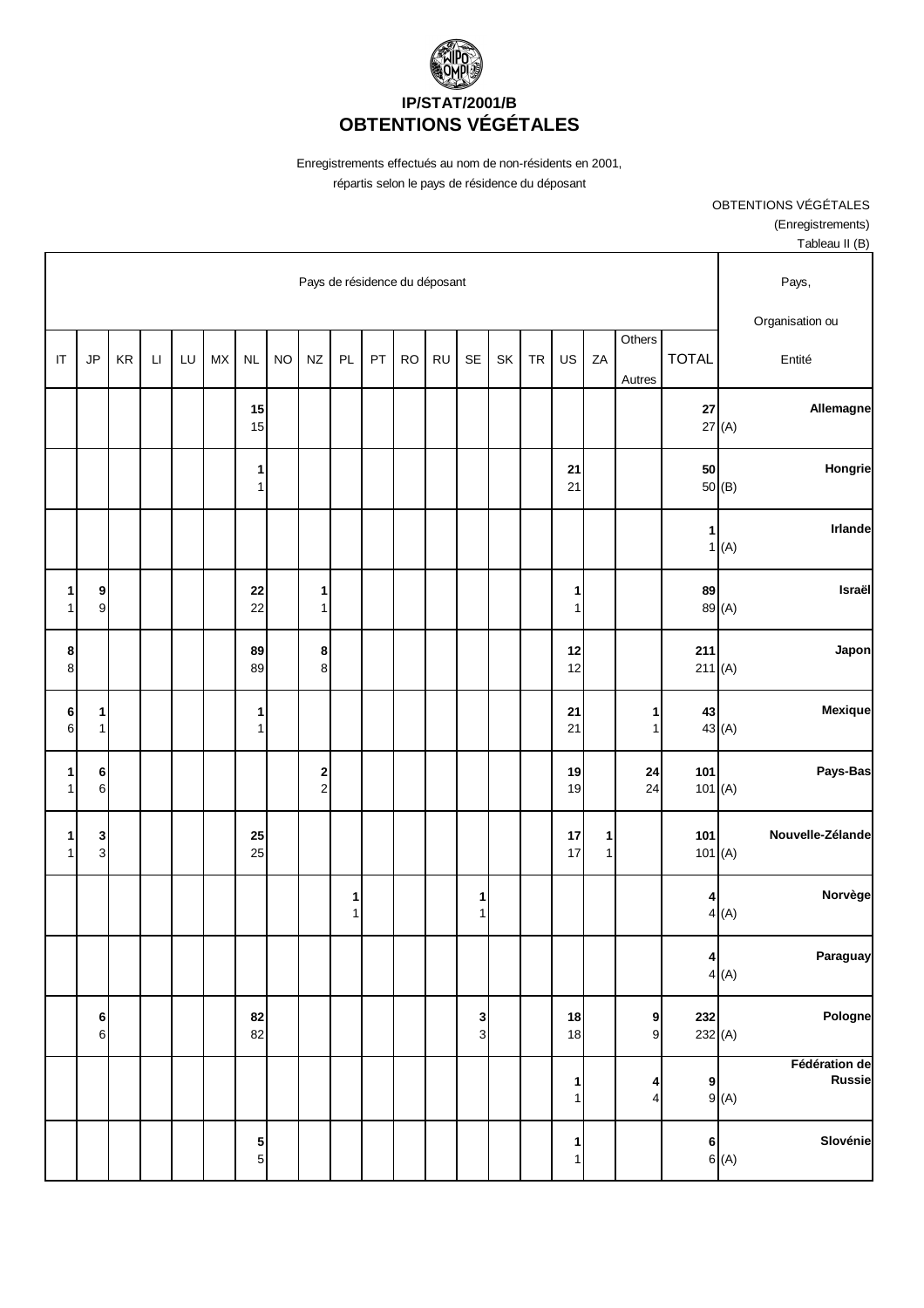

Registrations effected in the name of non-residents in 2001, broken down according to the country of residence of the applicant

PLANT VARIETIES

(Registrations) Table II (B)

| Reporting Country,                                     |                                  |    |           |    |           |           |                     |                |           |                     |          | Country of residence of applicant |              |        |                                |                     |    |        |                         |          |              |
|--------------------------------------------------------|----------------------------------|----|-----------|----|-----------|-----------|---------------------|----------------|-----------|---------------------|----------|-----------------------------------|--------------|--------|--------------------------------|---------------------|----|--------|-------------------------|----------|--------------|
| Organization or                                        |                                  |    |           |    |           |           |                     |                |           |                     |          |                                   |              |        |                                |                     |    |        |                         |          |              |
| Entity                                                 | <b>AR</b>                        | AT | <b>AU</b> | BE | <b>BG</b> | <b>BR</b> | CA                  | CH             | <b>CN</b> | CZ                  | DE       | DK                                | ES           | F1     | FR                             | GB                  | GR | HU     | IE                      | IL       | IN           |
| <b>South Africa</b><br>(A)                             | 3 <sup>1</sup><br>$\overline{3}$ |    | 15<br>15  |    |           |           |                     |                |           |                     | 11<br>11 | 10<br>10                          |              |        | 3<br>$\overline{3}$            | 8<br>8              |    |        |                         | 3<br>3   |              |
| <b>Sweden</b><br>(A)                                   |                                  |    |           |    |           |           |                     |                |           |                     |          |                                   |              | 1<br>1 |                                |                     |    |        |                         |          |              |
| <b>Switzerland</b><br>(A)                              |                                  |    |           |    |           |           |                     |                |           | 4<br>4              | 32<br>32 |                                   |              |        | 11<br>11                       | 4<br>$\overline{4}$ |    | 1<br>1 |                         |          |              |
| <b>United States of</b><br>America                     | $\mathbf{2}$                     |    | 25        | 6  |           |           | 11                  | 2              |           |                     | 27       | 21                                | $\mathbf{1}$ |        | $\overline{7}$                 | 12                  |    |        | 2                       | 15       | $\mathbf{1}$ |
| (A)<br>(B)                                             | $\overline{c}$                   |    | 25        | 6  |           |           | 4<br>$\overline{7}$ | $\overline{c}$ |           |                     | 5<br>22  | 21                                | 11           |        | 3<br>4                         | 3<br>9              |    |        | $\overline{\mathbf{c}}$ | 1<br>14  | $\mathbf{1}$ |
| <b>Uruguay</b><br>(A)                                  | 3<br>3 <sup>l</sup>              |    |           |    |           |           |                     |                |           |                     | 1        | $\mathbf{1}$<br>$\mathbf{1}$      | 11<br>11     |        | $\mathbf{2}$<br>$\overline{2}$ | 4<br>$\overline{4}$ |    |        |                         |          |              |
| <b>Community Plant</b><br><b>Variety Office</b><br>(A) |                                  |    | 13<br>13  |    |           |           | 3<br>3              | 10<br>10       |           | 2<br>$\overline{2}$ |          |                                   |              |        |                                |                     |    |        |                         | 17<br>17 |              |